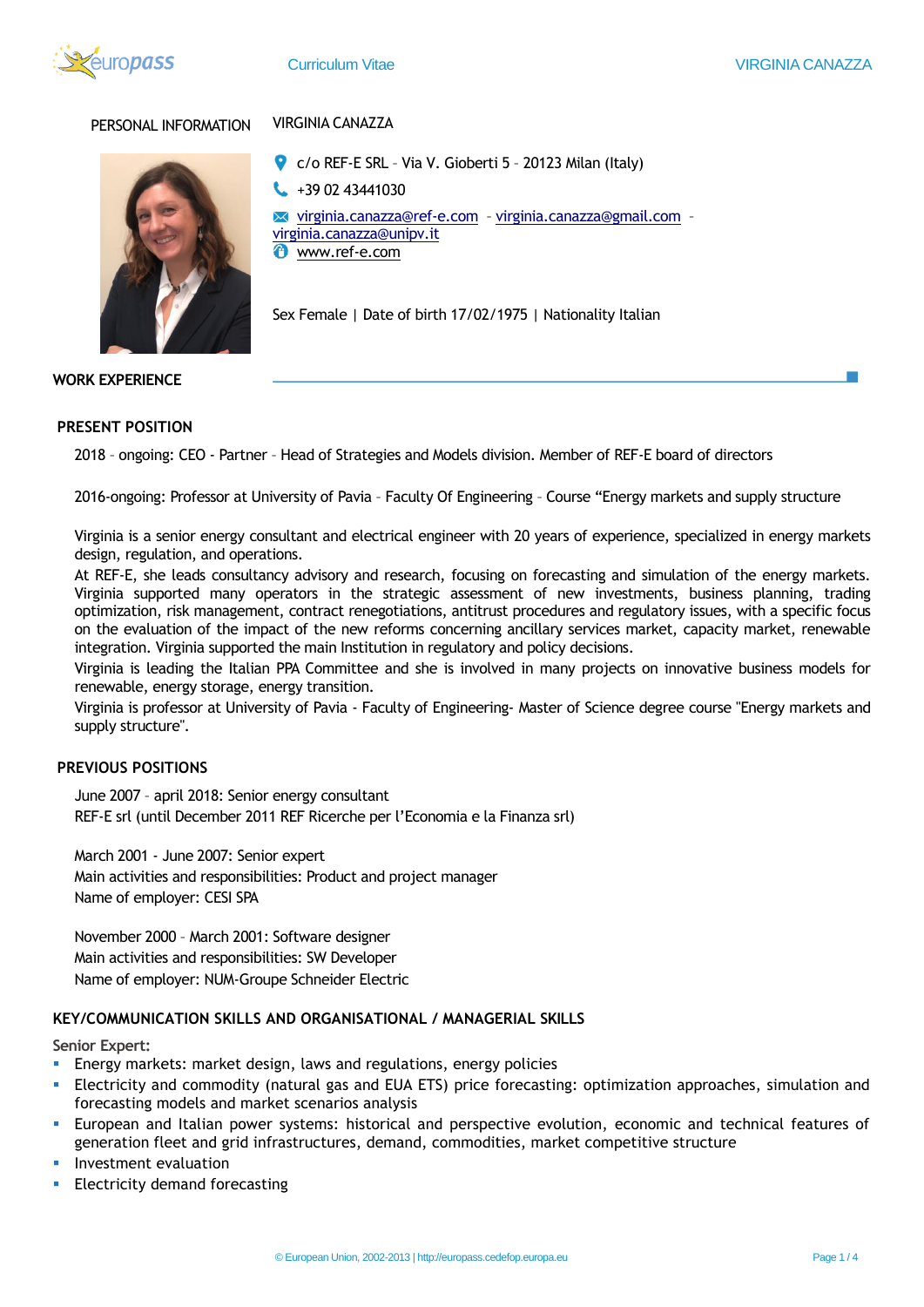

- Bidding strategies optimization
- **•** Price risk hedging
- **Emission Trading System**
- Renewable generation and support mechanisms
- Innovative technologies: electrochemical storage, demand side response, distributed generation, aggregation
- Security of supply and adequacy assessment
- Electricity network security and dispatching
- Capacity remuneration mechanisms
- Antitrust investigations on electricity sector and litigation
- Cost benefit analysis applied to infrastructural intervention
- **•** Power purchase agreement

#### **Project Manager:**

- Working team of 20 expert consultants
- Development of software products and IT services
- Relevant consultancy projects, partnership projects, European projects, multiclient projects
- Workshops and conferences
- **•** Training activities

#### **Business manager**

- **•** Development strategies
- **Human resources**
- Management control

### **MEMBERSHIP**

- Member of the editorial committee of the review "L'Energia Elettrica"
- Independent Expert for Italian regulatory Authority on Terna (Italia TSO) of cost benefit analysis
- Party appointed Technical Consultant in several Court disputes
- Teacher at Green Energy Management master school, University of Milano Bicocca

### **PUBLICATIONS**

- **EXECT** Director of "Energy Outlook" of Osservatorio Energia REF-E
- Author of several papers published on International Conferences, technical journals, and Monthly Newsletter GME (Italian market operator)
- V. Canazza and others, "The Italian capacity market: an attractive design for market players?", 5th International Conference on the European Energy Market 2018
- V.C anazza and other, "Assessment of battery energy storage systems profitability in the Italian electricity wholesale market", Computational Management Science Conference 2018
- V. Canazza and others, REF: "Rapporto Energia", periodical report on the regulatory framework and competition state of art of the Italian electricity Market, 2013, 2010 and 2007
- V. Canazza and others, REF: "Support schemes for the achievement of National Action Plan objectives in renewable sector", Working paper REF n.59
- V. Canazza and others, REF: "Implementation of Supply Function Equilibrium in Elfo++", Working paper REF n.55
- V. Canazza and others, REF: "Le esportazioni di energia elettrica: analisi dei recenti fenomeni di export verso l'estero ed elaborazione di scenari previsionali per l'anno 2009", Working paper REF n.48
- V. Canazza, REF: "Le criticità del mercato elettrico attuale e gli effetti delle congestioni di rete", Working paper REF n.47
- P. Pericolo, V. Canazza, D. Canever, B. Cova, P. Marannino, F. Zanellini, REF, CESI, TERNA, Università di Pavia: "Use of zonal and nodal market simulators in transmission network planning: application to the Italian system", Cigré 2008
- V. Canazza, A. Venturini, C. Giannotti, REF, CESI, Worldenergy: "Cross border electricity exchanges between Italy and neighbouring countries: scenarios of real competition among European power Markets and signal for related investments", Cigré 2008
- A. Groppi, V. Canazza,- REF: " La localizzazione dei nuovi impianti e le infrastrutture di rete", n. 6 della Rivista L'Energia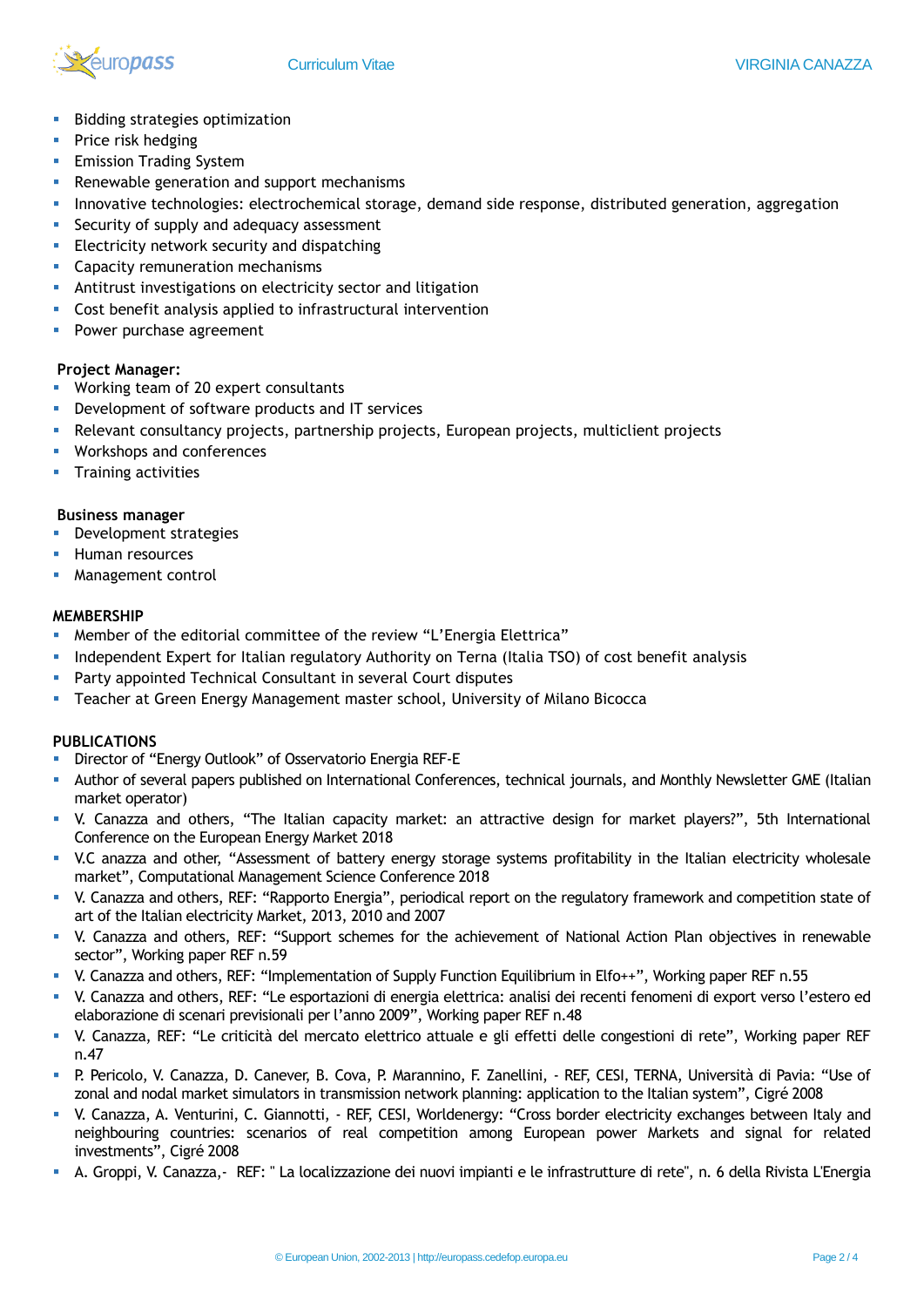

Elettrica, novembre-dicembre 2008

- M. Cirillo, V. Canazza,- REF: "Generazione Eolica: priorità di dispacciamento in situazioni di criticità del sistema elettrico", n. 6 della Rivista L'Energia Elettrica, novembre-dicembre 2007
- M. Gallanti, V. Canazza, M. Benini CESI: "Protocollo di Kyoto: un incremento dei costi per il settore elettrico?", n. 5 della Rivista L'Energia Elettrica july-october 2005
- V. Canazza, D. Lucarella, A. Venturini CESI. Guang Li, Chen Ching Liu University of Washington: "An Intelligent System for Price Forecasting Accuracy Assessment", 2005 IEEE ISAP Conference, Washington DC, November 2005
- M. Benini, V. Canazza , M. Gallanti CESI. Davide Poli, Mirko Marracci, Paolo Pelacchi Università di Pisa: "Electricity Price Forecasting Accuracy Assessment on the Basis of a Mixed Deterministic Probabilistic Approach", 2005 IEEE PowerTech Conference, San Pietroburgo, June 2005
- V. Canazza, A. Gelmini CESI. M. Maracci, D. Poli Università di Pisa: "Simple or Complex Bids in the Day Ahead Electricty Market", 2004 Medpower - 4th Mediterranean IEEE Conference, Lemesos, Cipro, 2004
- V. Canazza, A. Gelmini CESI. M. Maracci, D. Poli Università di Pisa: "Offerte semplici o complesse nel Mercato dell'energia elettrica del Giorno Prima" , Vol. 81 - Supplemento al Numero 3 Maggio/Giugno 2004 della Rivista L'Energia Elettrica, 2004
- V. Canazza, M. Gallanti, A. Gelmini, D. Lucarella CESI: "An Hybrid Decision Support System for Bidding in the Day Ahead Electricty Market", 2003 IEEE ISAP Conference, Lemnos, Grecia, 2003

#### **SEMINARS AND CONFERENCES**

- Webinar Large Scale Solar Session Update from Italy (May 2020)
- Webinar PPA: European contractual trends and Italian tax framework (May 2020)
- Webinar COVID-19: Future scenarios and effects on Renewable PPAs (April 2020)
- Conference Solar Finance and Investment Europe (February 2020)
- AEIT Seminar "La trasformazione del sistema elettrico, le nuove esigenze di gestione e gli strumenti per farvi fronte" (Decemebr 2019)
- Workshop Mercati energetici e metodi quantitativi: un ponte tra Università e Aziende "Lo scenario del mercato italiano di medio-lungo periodo e il ruolo dei PPA per lo sviluppo delle rinnovabili" (October 2019)
- RE-SOURCE 2019 European platform for corporate renewable energy sourcing "PPA Market in Italy and development trends" (October 2019)
- PPA COMMITTEE "La via Italiana al Renewable PPA" (July 2019- 2020)
- Consultation on the PDS Terna Panelist "Ten-year National Transmission Grid Development Plan" (June 2019)
- Conference "Solar Market Parity Italy" (June 2019)
- Conference "Shaping the Italian PPA Market through Standardisation", promoted by EFET, European federation of energy traders, in collaboration with PAA Committee e RE-Source, European Platform for corporate renewable energy sourcing (June 2019)
- Meeting "E-TALIA Summit The future on wind and solar" (May 2019)

#### **EDUCATION AND TRAINING**

| December 2000  | Qualification to the exercise of the profession of Engineer<br>University Of Pavia (Italy)                                                                          |
|----------------|---------------------------------------------------------------------------------------------------------------------------------------------------------------------|
| September 2000 | M. Sc. Degree in Electrical Engineering, Electric Power System specialization<br>(mark 108/110)<br>Thesis on "Status esteem algorithms based on linear programming" |
|                | University Of Pavia (Italy)                                                                                                                                         |

**PERSONAL SKILLS**

| Mother tongue(s)  | Italiar |
|-------------------|---------|
| Other language(s) |         |

| <i><b>INDUILI WIRUC(3)</b></i> | .                    |         |                       |                      |                |  |
|--------------------------------|----------------------|---------|-----------------------|----------------------|----------------|--|
| Other language(s)              | <b>UNDERSTANDING</b> |         | <b>SPEAKING</b>       |                      | <b>WRITING</b> |  |
|                                | Listening            | Reading | Spoken<br>interaction | Spoken<br>production |                |  |
| English                        |                      |         | B2                    | B2                   |                |  |